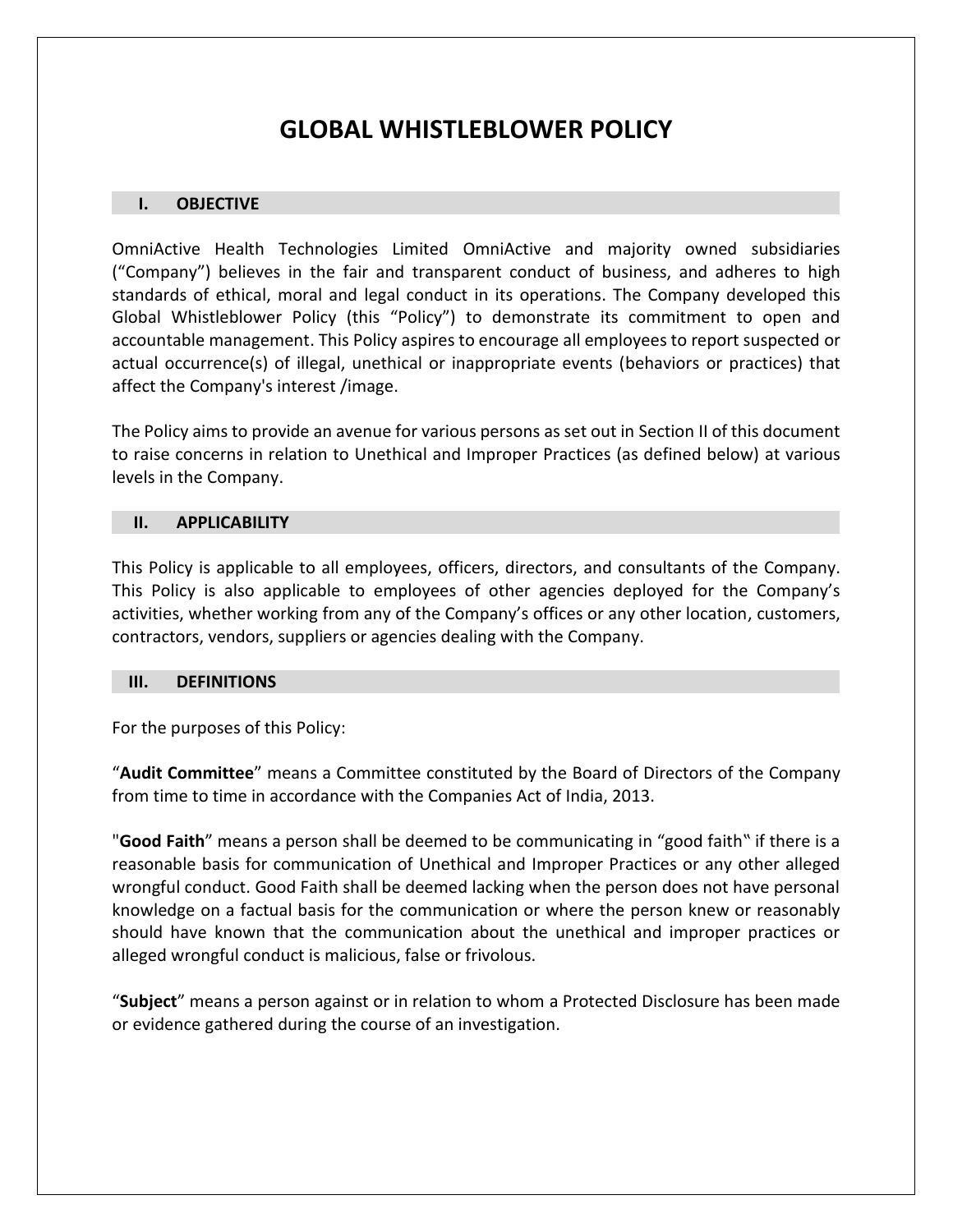# "**Unethical and Improper Practices**" shall include:

- criminal offences (e.g. fraud, corruption or theft) committed or likely to be committed;
- failure to comply with legal and regulatory obligations;
- misappropriation of the Company's funds and assets, misrepresentation of financial information, including fraud, or suspected fraud;
- abuse of authority;
- sexual or physical abuse of a member of staff, service recipient or service provider;
- discrimination against a member of staff, service recipient or service provider on the grounds of gender (including transgender status), sexual orientation, nationality, ethnicity, creed, genetic information, ancestry, military or veteran status, caste, age, religion, or disability;
- actions/omissions which endanger the health or safety of employees or the public;
- a breach of Company's then current Code of Conduct or any other then-current Company policy;
- any other form of improper action or conduct;
- any act which does not conform to generally accepted Company standards of social and professional behavior;
- any act which is, or which leads to, unethical business practices;
- any acts of deliberately concealing or attempt to conceal information relating to any of the foregoing actions.

"**Whistleblower**" means an individual who discloses in Good Faith any Unethical and Improper Practice or alleged wrongful conduct to the Audit Committee or to other relevant officers of the Company in writing. Such an individual may be an employee, officer, or Director of the Company.

# **IV. EXCLUSIONS/DISQUALIFICATIONS**

The following shall ordinarily not be considered Unethical and Improper Practices for the purpose of the Policy:

- Complaints that are illegible, if handwritten;
- Complaints that are trivial or frivolous in nature;
- Matters which are pending before a court of law, state, national human rights commission, tribunal or any other judiciary or sub judiciary body; and
- Issue raised, relates to service matters or personal grievance (such as increment, promotion, appraisal etc.) also any customer/product related grievance.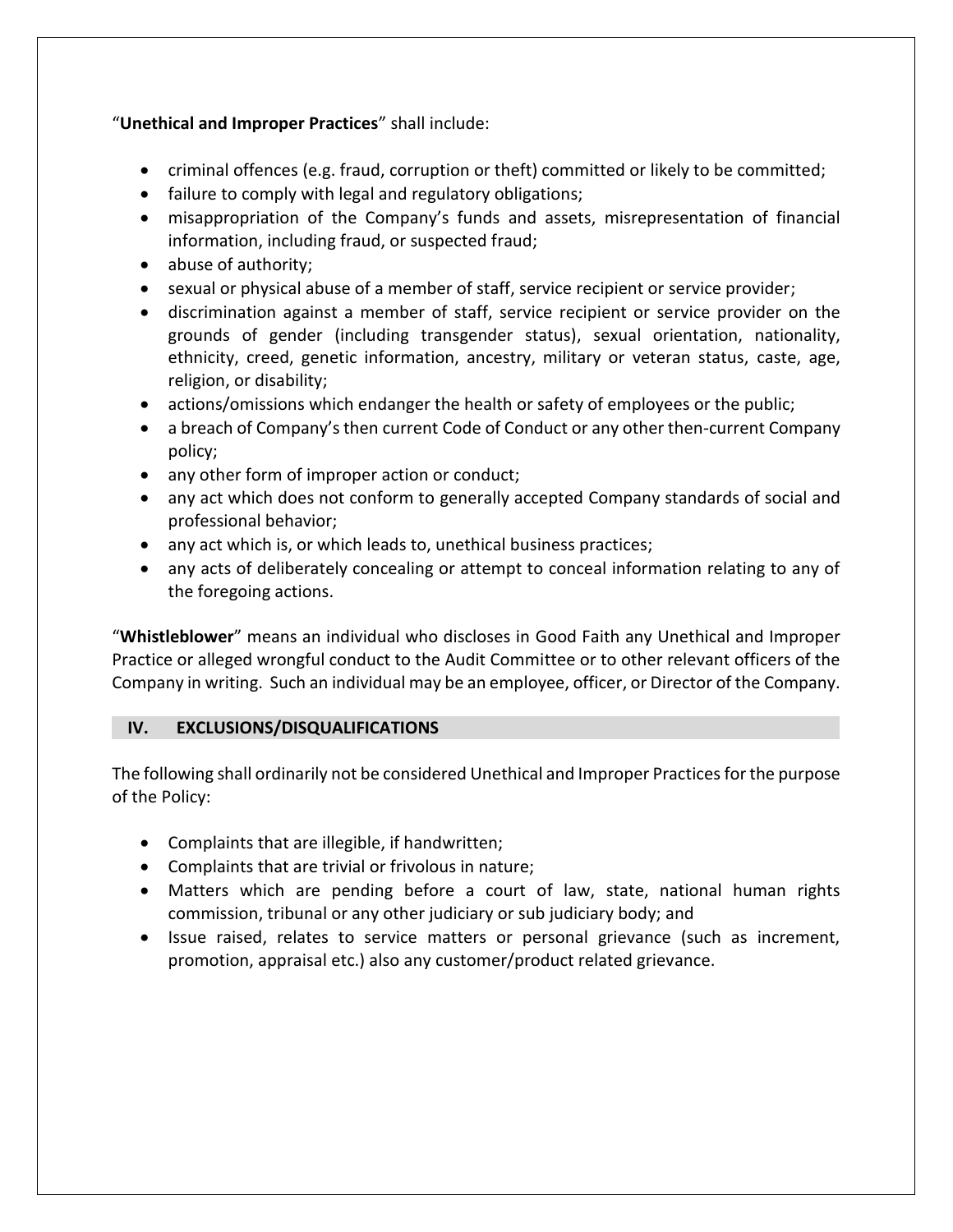# **V. REPORTING OF CONCERNS OR COMPLAINTS REGARDING UNETHICAL AND IMPROPER PRACTICES**

- 1. Taking action to prevent problems is part of the Company's culture. If you observe possible Unethical and Improper Practices, you are encouraged to report your concerns. Employees and others involved with the Company are urged to come forward with any such information, without regard to the identity or position of the suspected offender. If a Whistleblower has sufficient reasons to believe any Director, officer, or employee of the Company is involved in any kind of alleged Unethical and Improper Practice, the Whistleblower may report such facts via email to **grievance@omniactives.com** and the email should be superscripted as "Protected Disclosure" under this Policy.
- 2. Alternatively, the Whistleblower shall report such facts in writing, in a closed and secured envelope which should be superscripted as "Protected disclosure under the Whistle Blower policy", to any of the following ("**Protected Disclosure**"):
	- The Whistleblower's supervisor; or
	- the Company's Chief Executive Officer, Chief Financial Officer, [Internal Auditor, or Controller]; or
	- the Chairman of the Audit Committee (collectively referred to "**Relevant Persons**").

The address and other contact details of the Relevant Persons are set out in **Annexure I**.

- 3. If the complaint is not superscripted and closed as mentioned above, it will not be possible for the Relevant Person to protect the Whistleblower and the Protected Disclosure will be dealt with as if a normal disclosure.
- 4. All Protected Disclosures should be reported in writing by the Whistleblower. The Whistleblower becomes aware of the same so as to ensure a clear understanding of the issues raised and should either be typed or written in a legible handwriting in English.
- 5. In order to protect identity of the complainant, the Relevant Person will not issue any acknowledgement to the complainants and they are advised not to write their name /address on the envelope or enter into any further correspondence with Relevant Person. The Relevant Person shall assure that in case any further clarification is required, he/she will get in touch with the Whistleblower.
- 6. Anonymous / Pseudonymous disclosure shall not be entertained by the Relevant Persons.
- 7. The Protected Disclosure should be forwarded under a covering letter signed by the Relevant Person. The Relevant Person shall detach the covering letter bearing the identity of the Whistleblower and process only the Protected Disclosure.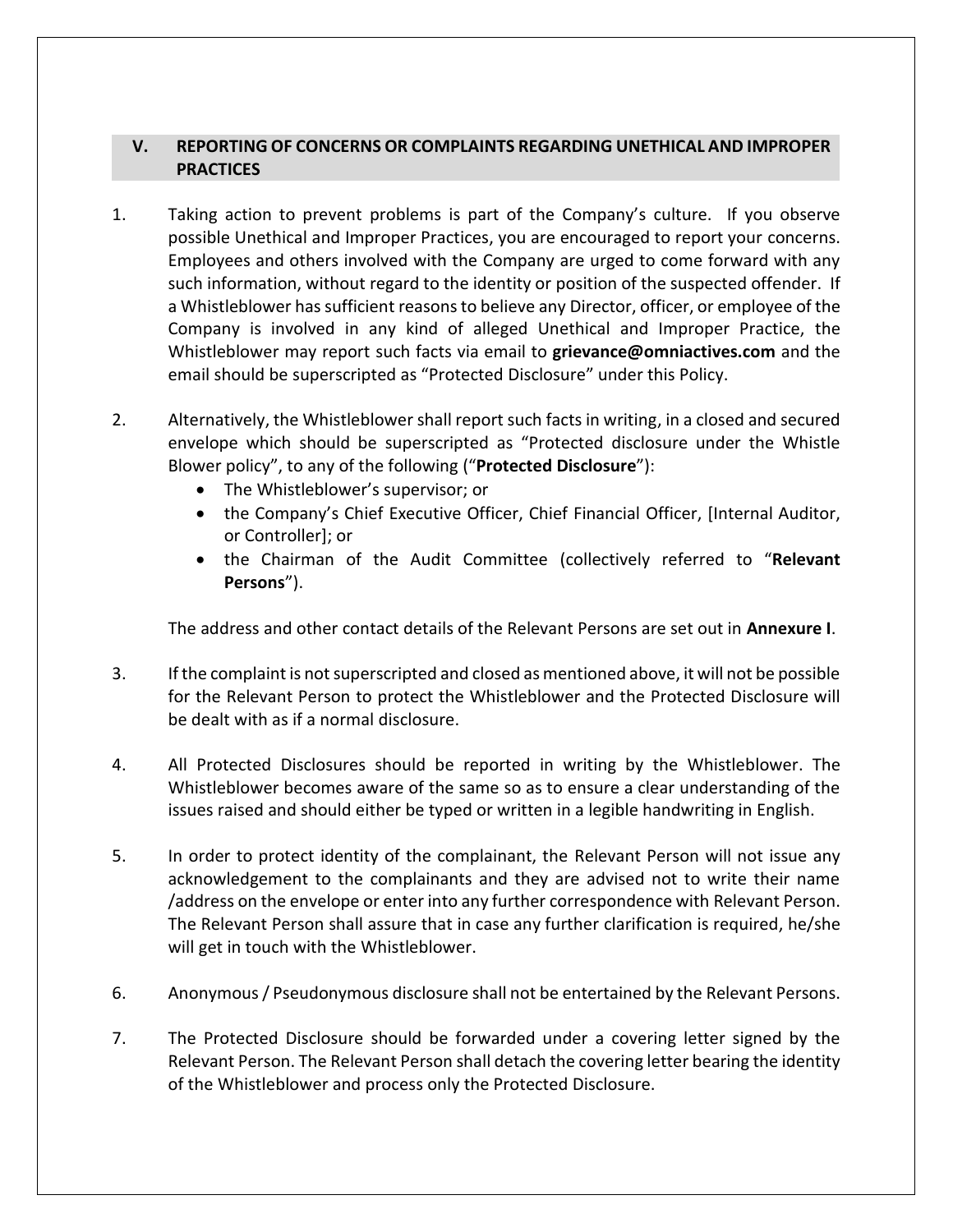## **VI. INVESTIGATION**

- 1. All Protected Disclosures reported under this Policy will be thoroughly investigated by the Chairman of the Audit Committee of the Company who will investigate / oversee the investigations under the authorization of the Audit Committee. If any member of the Audit Committee has a conflict of interest in any given case, then he/she should recuse himself/herself and the other members of the Audit Committee should deal with the matter on hand.
- 2. The Chairman of the Audit Committee may at their discretion, consider involving any Investigators for the purpose of investigation.
- 3. The decision to conduct an investigation taken by the Chairman of the Audit Committee is by itself not an accusation and is to be treated as a neutral fact-finding process. The outcome of the investigation may not support the conclusion of the Whistleblower that an improper or unethical act was committed.
- 4. The identity of the Whistleblower and the Subject will be kept confidential to the extent possible given the legitimate needs of law and the investigation.
- 5. Subjects will normally be informed of the allegations at the outset of a formal investigation and have opportunities for providing their inputs during the investigation.
- 6. Subjects shall have a duty to co-operate with the Chairman of the Audit Committee or any of the Investigators during investigation to the extent that such co-operation will not compromise self-incrimination protections available under the applicable laws.
- 7. Subjects have a right to consult with a person or persons of their choice, other than the Relevant Persons and/or members of the Audit Committee and/or the Whistleblower. Subjects shall be free at any time to engage counsel at their own cost to represent them in the investigation proceedings.
- 8. Subjects have a responsibility not to interfere with the investigation. Evidence shall not be withheld, destroyed or tampered with, and witnesses shall not be influenced, coached, threatened or intimidated by the Subjects.
- 9. Unless there are compelling reasons not to do so, Subjects will be given the opportunity to respond to material findings contained in an investigation report. No allegation of wrongdoing against a Subject shall be considered as maintainable unless there is good evidence in support of the allegation.
- 10. Subjects have a right to be informed of the outcome of the investigation. If allegations are not sustained, the Subject should be consulted as to whether public disclosure of the investigation results would be in the best interest of the Subject and the Company.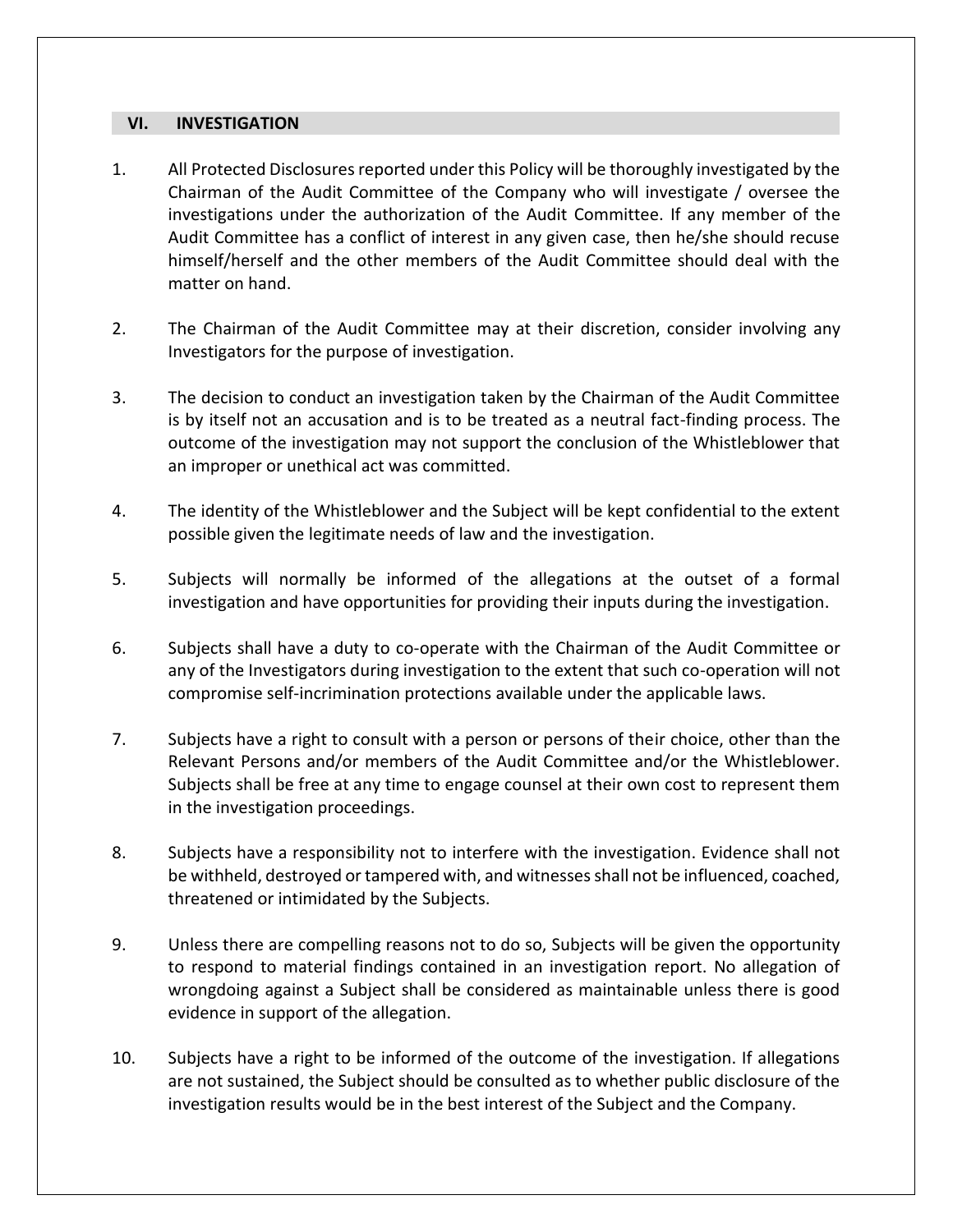- 11. The investigation shall be completed normally within 60 days of the receipt of the Protected Disclosure.
- 12. If an investigation leads the Chairman of the Audit Committee to conclude that an improper or unethical act has been committed, the management of the Company shall recommend appropriate disciplinary or corrective action to the Chairman of the Audit Committee for his consideration and approval. It is clarified that any disciplinary or corrective action initiated against the Subject as a result of the findings of an investigation pursuant to this Policy shall adhere to the applicable personnel or staff conduct and disciplinary procedures.

## **VII. CONFIDENTIALITY**

The Company will treat all communications under this Policy in a confidential manner, except to the extent necessary: (a) to conduct a complete and fair investigation; or (b) for reviews of Company operations by the Company's board of directors, its Audit Committee, and the Company's independent public accountants. Whistleblowers shall refrain from obtaining evidence for which they do not have a right of access. Such improper access may itself be considered an improper activity.

## **VIII. PROTECTION**

- 1. A Whistleblower who, in Good Faith, reports a potential Unethical and Improper Practice, even if the report is mistaken, or who assists in the investigation of a reported violation, will be protected by the Company against retaliation.
- 2. Retaliation in any form against a Whistleblower will not be tolerated. Any act of retaliation should be reported immediately and will be disciplined appropriately.
- 3. The Company, as a policy, condemns any kind of discrimination, harassment, victimization or any other unfair employment practice being adopted against Whistleblowers. Complete protection will, therefore, be given to Whistleblowers against any unfair practice like retaliation, threat or intimidation of termination / suspension of service, disciplinary action, transfer, demotion, refusal of promotion or the like including any direct or indirect use of authority to obstruct the Whistleblower's right to continue to perform his/her duties / functions including making further complaints regarding Unethical and Improper Practices. Specifically, the Company and/or any of the employees of the Company will not discharge, demote, suspend, threaten, harass, or in any other manner, discriminate or retaliate against a Whistleblower in connection with such Whistleblower's relationship with the Company because of any lawful act done by such Whistleblower to either: (a) provide information, cause information to be provided, or otherwise assist in any investigation regarding any conduct the Whistleblower reasonably believes constitutes an Unethical or Improper Practice; or (b) file, cause to be filed, testify,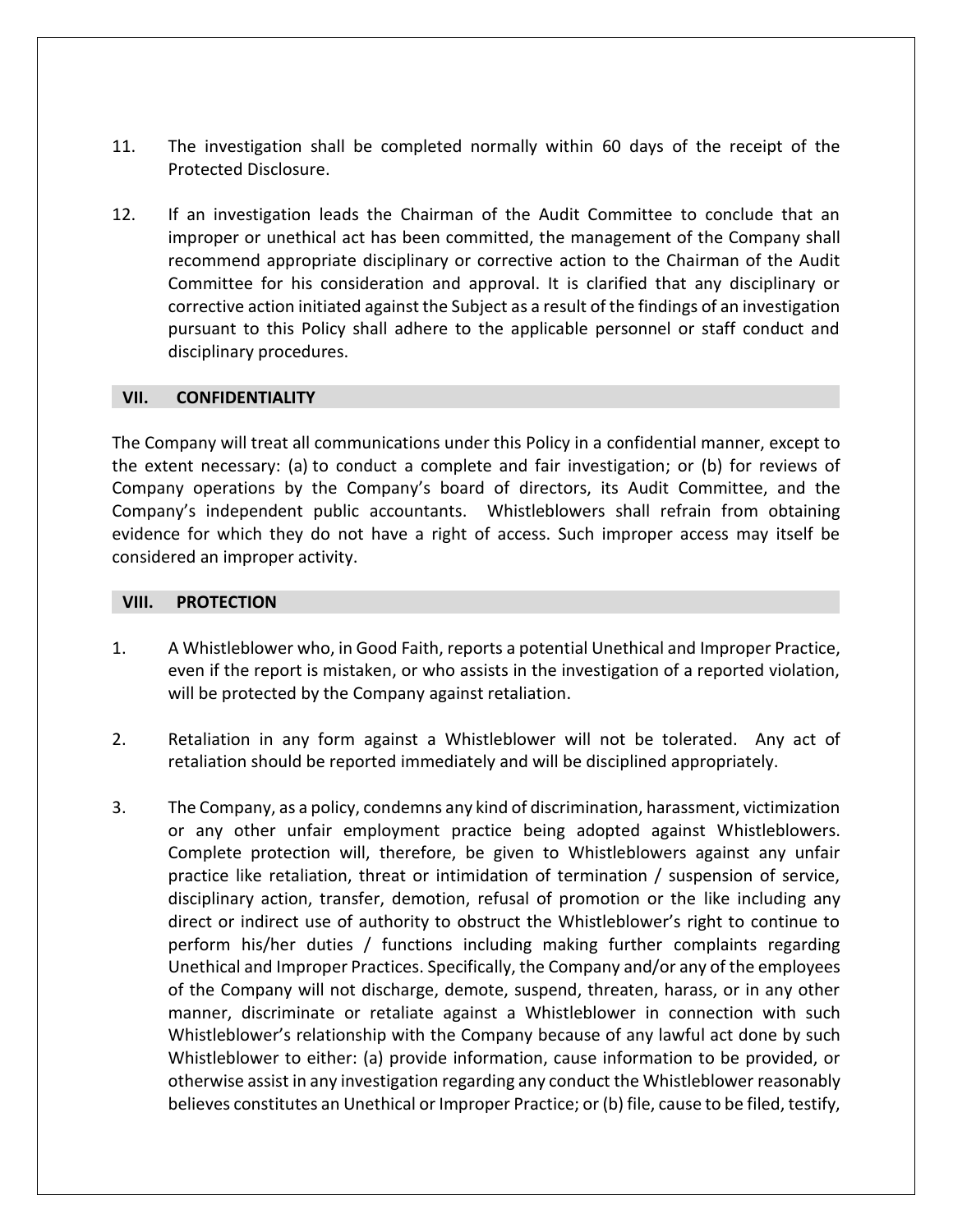participate in, or otherwise assist in a proceeding filed or, to the Whistleblower's knowledge, about to be filed, relating to an alleged violation of any such law, rule, or regulation.

- 4. A Whistleblower may report any violation of the above clause to the Chairman of the Audit Committee, who shall investigate into the same and recommend suitable action to the management.
- 5. The identity of the Whistleblower shall be kept confidential to the extent possible and permitted under law. Whistleblowers are cautioned that their identity may become known for reasons outside the control of the Chairman of the Audit Committee (e.g. during investigations carried out by Investigators).
- 6. Any other employee or director assisting in the said investigation shall also be protected to the same extent as the Whistleblower.

# **IX. LIABILITY OF WHISTLEBLOWER IN CASE OF DELIBERATE FALSE ALLEGATIONS**

Notwithstanding anything contained herein to the contrary, this Policy does not protect a Whistleblower from disciplinary action arising out of deliberate false or spurious allegations made with mala fide intentions. A Whistleblower who makes three (3) or more reports of Unethical and Improper Practices, which are subsequently found to be mala fide, frivolous, baseless, malicious, or reported other than in Good Faith, will *inter-alia* be disqualified from reporting further Unethical and Improper Practices under this Policy. With respect to such Whistleblower, the Company reserves its right to take and/or recommend appropriate disciplinary action.

Furthermore, this Policy does not protect the Whistleblower from an adverse action which occurs independent of his disclosure of Unethical and Improper Practice or alleged wrongful conduct, poor job performance, any other disciplinary action, unrelated to a disclosure made pursuant to this Policy.

# **X. INVESTIGATORS**

- 1. Investigators are required to conduct a process towards fact-finding and analysis. Investigators shall derive their authority and access rights from the Audit Committee when acting within the course and scope of their investigation.
- 2. Technical and other resources may be drawn upon as necessary to augment the investigation. All investigators shall be independent and unbiased both in fact and as perceived. Investigators have a duty of fairness, objectivity, thoroughness, ethical behavior, and observance of legal and professional standards.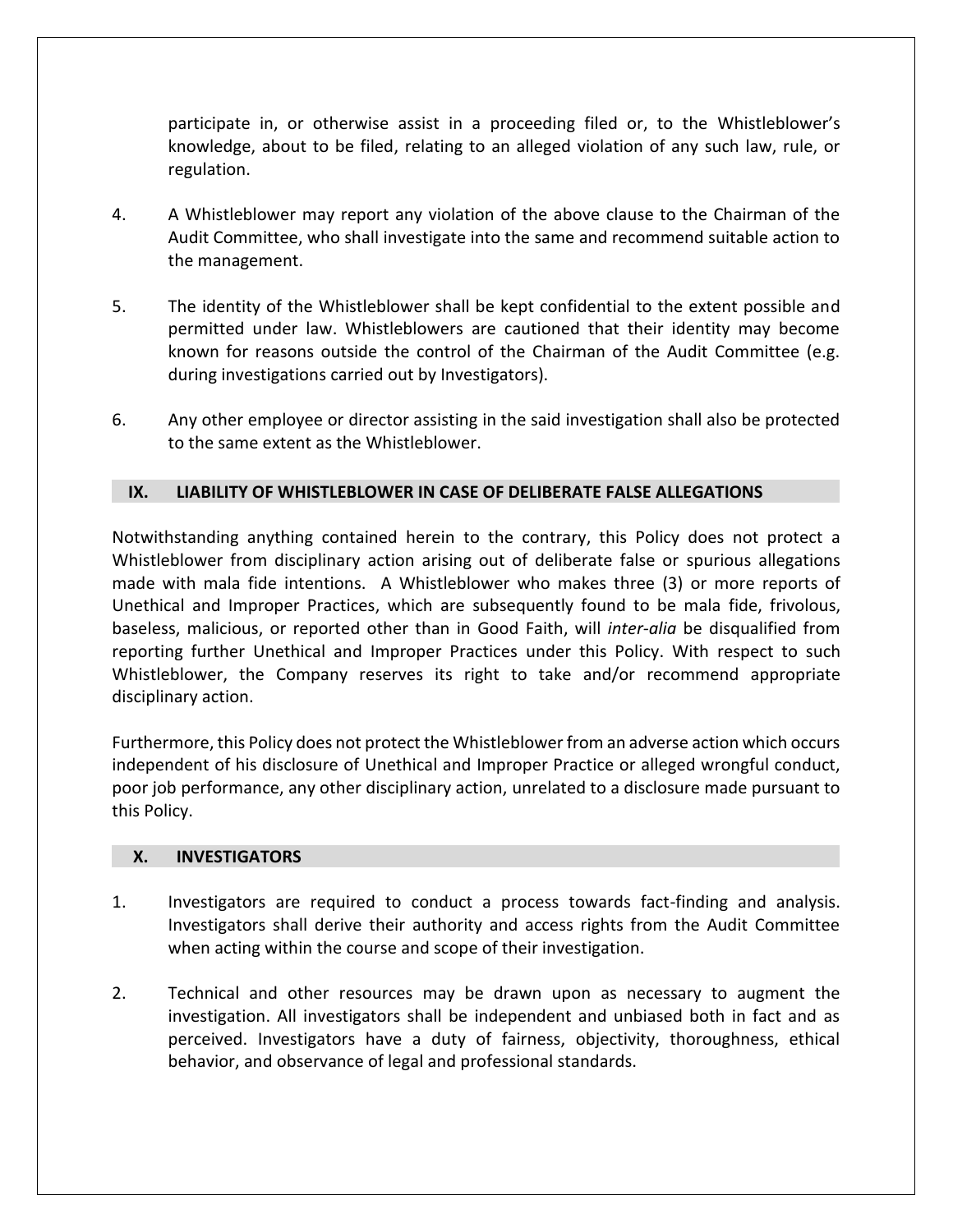3. Investigations will be launched only after a preliminary review which establishes that: (i) the alleged act constitutes an improper or unethical activity or conduct, and (ii) either the allegation is supported by information specific enough to be investigated, or matters that do not meet this standard may be worthy of management review, but investigation itself should not be undertaken as an investigation of an improper or unethical activity.

## **XI. REPORTING**

- 4. The Chairman of the Audit Committee shall submit a report to the Audit Committee on a regular basis about all Protected Disclosures referred to him/her since the last report together with the results of investigations, if any.
- 5. The details of the establishment of this Policy and affirmation that no personnel have been denied access to the Audit Committee will be stated in the section on Corporate Governance in the Annual Report of the Company.

# **XII. RETENTION OF DOCUMENTS**

All Protected Disclosures in writing or documented along with the results of investigation relating thereto shall be retained by the Company for a minimum period of 8 years.

## **XIII. AMENDMENTS**

The Company reserves its right to amend or modify this Policy in whole or in part, at any time for any reason whatsoever.